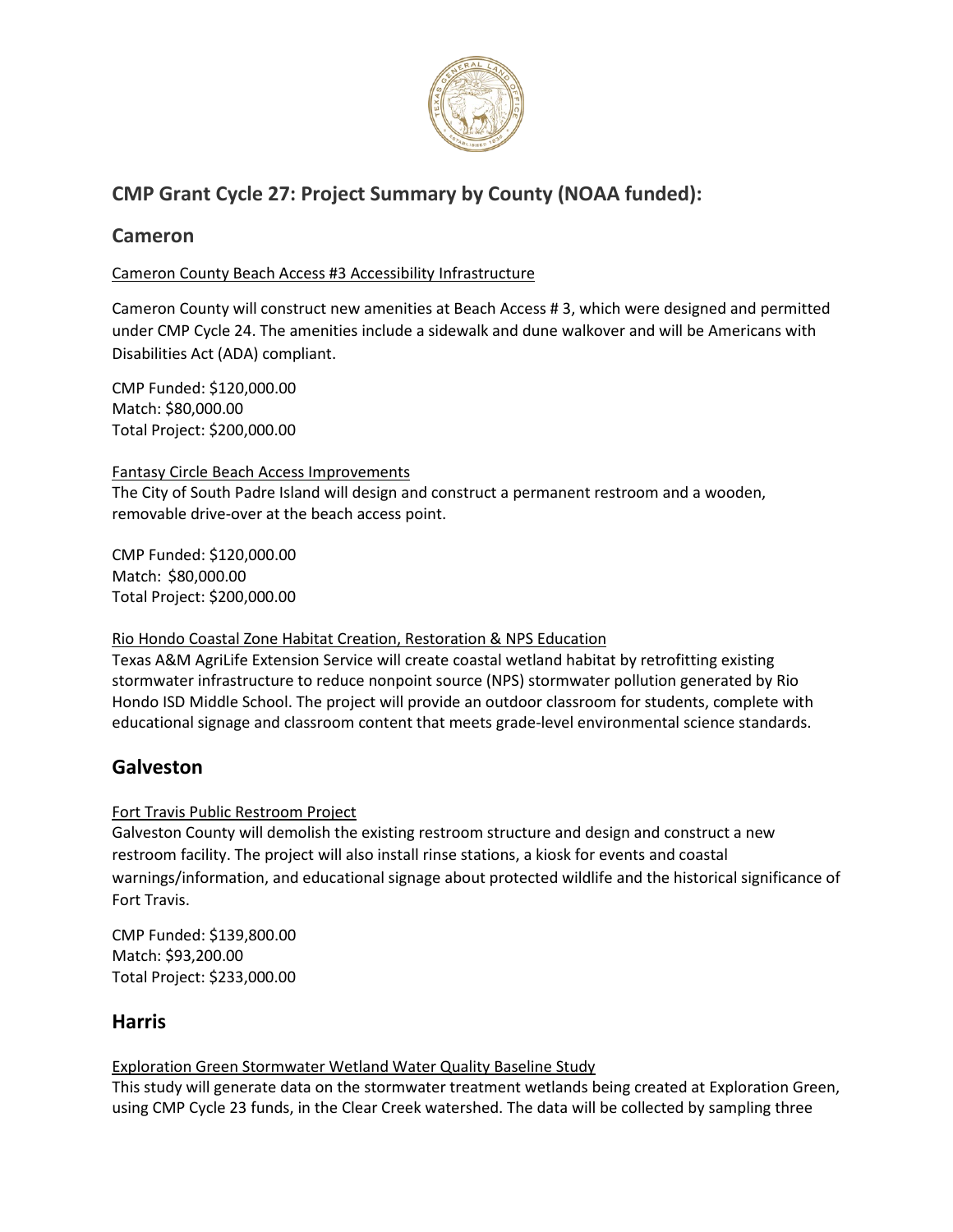outfall locations and then be provided to decision makers at Exploration Green Conservancy and Clear Lake City Water Authority.

CMP Funded: \$71,083.00 Match: \$47,390.00 Total Project: \$118,473.00

# **Jefferson**

Identify potential BMP tools to reduce bacteria loading in Neches River

Lamar University will analyze existing field surveys of on-site sewage facilities (OSSFs) and water quality data to identify the critical area for bacteria loading in the basin. The project will also identify bacteria pathways and develop a coupled model to assess the best management practices (BMPs) to mitigate and reduce the bacteria loading.

CMP Funded: \$99,887.00 Match: \$68,896.00 Total Project: \$168,783.00

# **Kleberg**

A study of the Laguna Salada ecosystem to support Baffin Bay restoration

Texas A&M University-Corpus Christi will complete a targeted study of water quality in the Laguna Salada and provide nutrient management recommendations. This study will help identify pollutant sources (natural or human-derived), algal response to nutrient inputs from different sources, and overall water quality conditions with the overall goal of helping control brown tide blooms in the larger Baffin Bay system.

CMP Funded: \$98,080.00 Match: \$65,435.00 Total Project: \$163,515.00

# **Matagorda**

Matagorda Bay shoreline resilience: Restoring seagrass pilots plus a demo

The Matagorda Bay Foundation will complete all required permitting and design for a pilot experiment to restore seagrass in Matagorda and other bays. The long-term goal of the project is to help increase Matagorda Bay shoreline resilience by installing restored seagrass corridors.

CMP Funded: \$189,602.00 Match: \$126,510.00 Total Project: \$316,112.00

Freshwater Inflow Standards for East Matagorda Bay

Texas A&M AgriLife Extension Service will inform the development of freshwater inflow standards for East Matagorda Bay by quantifying the amount of freshwater entering the bay from the Lake Austin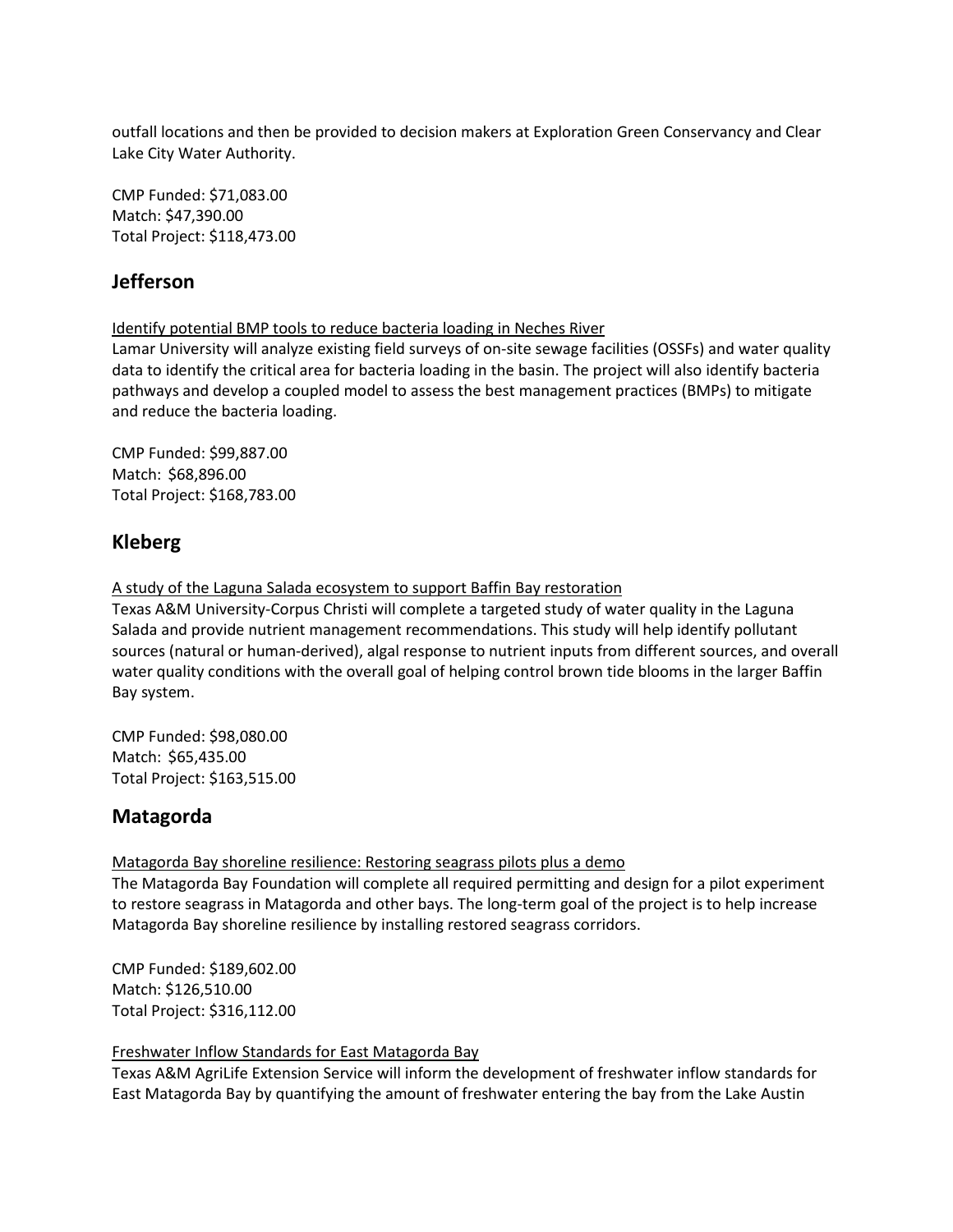watershed. Once the inflow is quantified, researchers can determine how much supplemental water is required to sustain the bay during droughts.

CMP Funded: \$99,669.00 Match: \$66,449.00 Total Project: \$166,118.00

### **Nueces**

#### Mustang Island SP Geoenvironmental Atlas

The University of Texas at Austin will create geoenvironmental atlases for Mustang Island and Galveston Island State Parks (SP) that highlight the geologic, geomorphic, and wetland features and coastal hazards unique to the parks. The atlases will be comprised of printable, digital, and web products and text discussing the context of major atlas elements.

CMP Funded: \$82,646.00 Match: \$55,210.00 Total Project: \$137,856.00

#### Public Access Enhancements for the Encinal Peninsula (Flour Bluff)

This City of Corpus Christi will complete a feasibility and structural engineering assessment for renovating an abandoned railroad trestle over Oso Bay to create a trail connecting to the Oso Bay Wetlands Preserve. The City will also complete a master plan that includes land use and amenities for the trail.

CMP Funded: \$175,000.00 Match: \$117,060.00 Total Project: \$292,060.00

# **Upper Coast**

#### Community Outreach through Oyster Shell Recycling and Citizen Science

Galveston Bay Foundation will continue the expansion of the Oyster Shell Recycling Program and increase community engagement by recruiting additional restaurant partners and implementing three citizen science programs: oyster gardening, reef monitoring, water quality monitoring.

CMP Funded: \$100,000.00 Match: \$66,667.00 Total Project: \$166,667.00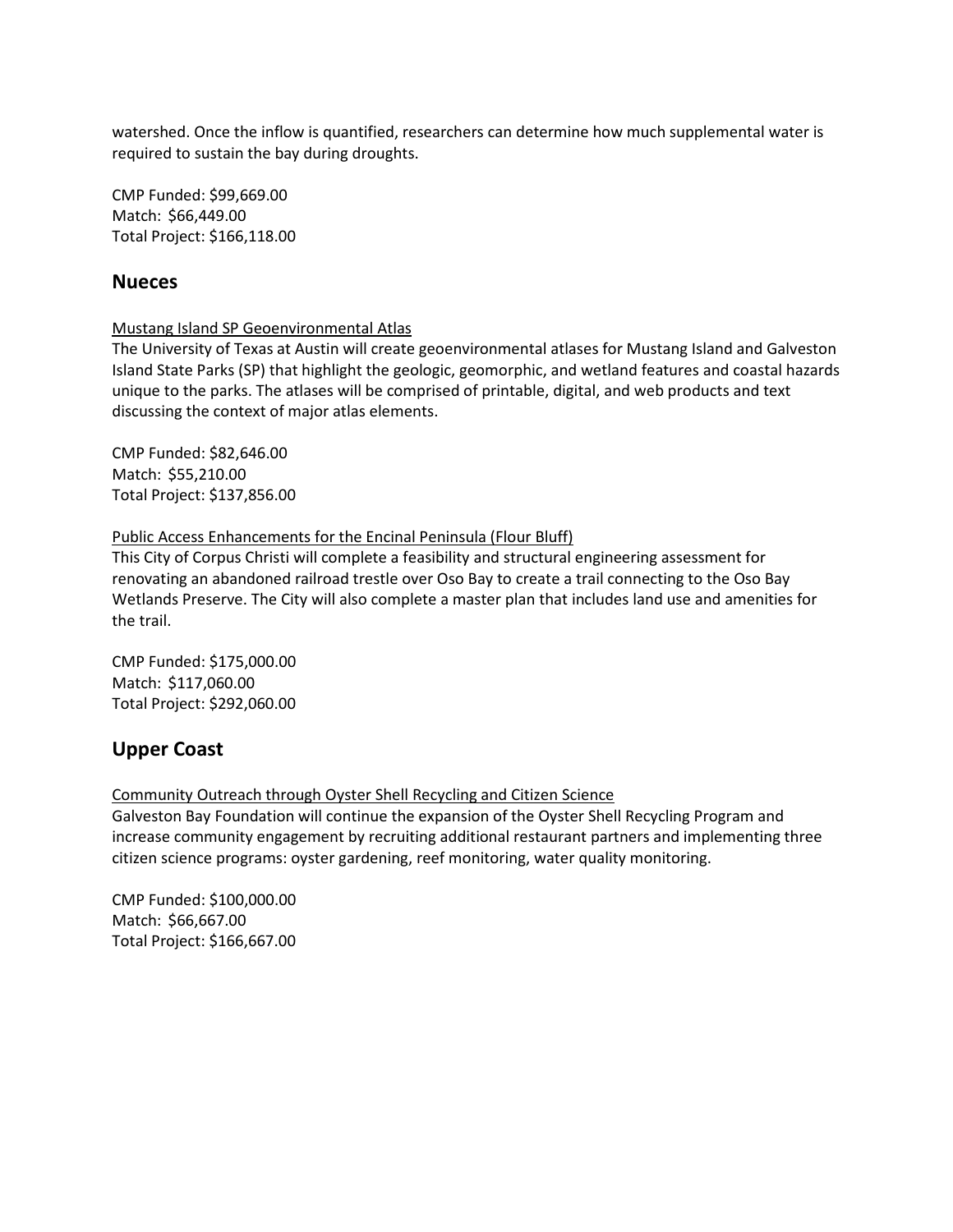# **CMP Grant Cycle 27: GOMESA Funded Projects of Special Merit Summary by County**

# **Coastwide**

### The Clean Coast Texas Collaborative Years 3 and 4

Texas State University will continue its partnership with the GLO on the Texas Coastal Nonpoint Source Program by working one-on-one with communities to identify opportunities and generate projects that achieve measurable water quality, flood mitigation, and habitat enhancement benefits. The project will engage with additional communities, help target communities establish local ordinances for adoption of Texas Coastal Nonpoint Source Program priorities, and design and construct four new Green Stormwater Infrastructure.

### GOMESA Funded: \$ 1,729,425.00

### Updating the National Wetland Inventory in Coastal Texas

Ducks Unlimited, Inc. will update the National Wetland Inventory using the most current available imagery, data, and mapping techniques. The updated maps will cover an area of 3,832,174 acres in the CMP Coastal Zone and hydrologically connected inland areas in the upper Eastern Texas coast from Galveston to the Texas border. Data will be delivered to the GLO and USFWS national mapper as a GIS dataset with supporting methods documentation and reports. The products of this project will serve to aid in baseline evaluation of habitats and development of management strategies for the Texas upper eastern coast.

GOMESA Funded: \$439,715.00

### **Brazoria**

### Assessing flow and sediment dynamics of Lower Brazos and San Bernard Basins

The University of Texas at Arlington will conduct both field campaigns and modelling efforts to assess freshwater inflows along the San Bernard River during floods, and produce a scenario analysis for flooding, sediment, and San Bernard River mouth stability. The project results will inform ongoing and future regional flood plans, dredging and sediment management strategies, and prevention of shoreline retreat along Sargent Beach.

GOMESA Funded: \$570,768.00

# **Calhoun**

Hydrologic restoration of the Welder Flats Marsh for Whooping Cranes

Texas A&M University will collect hydrological data, complete GIS landcover analysis, and watershed geo-hydrologic modeling to guide engineering design, permitting, and construction of water control structures to restore Welder Flats. This project will restore critical Whooping Crane habitat, improve fishing, hunting, and birding opportunities, and protect the wetlands against future sea level rise.